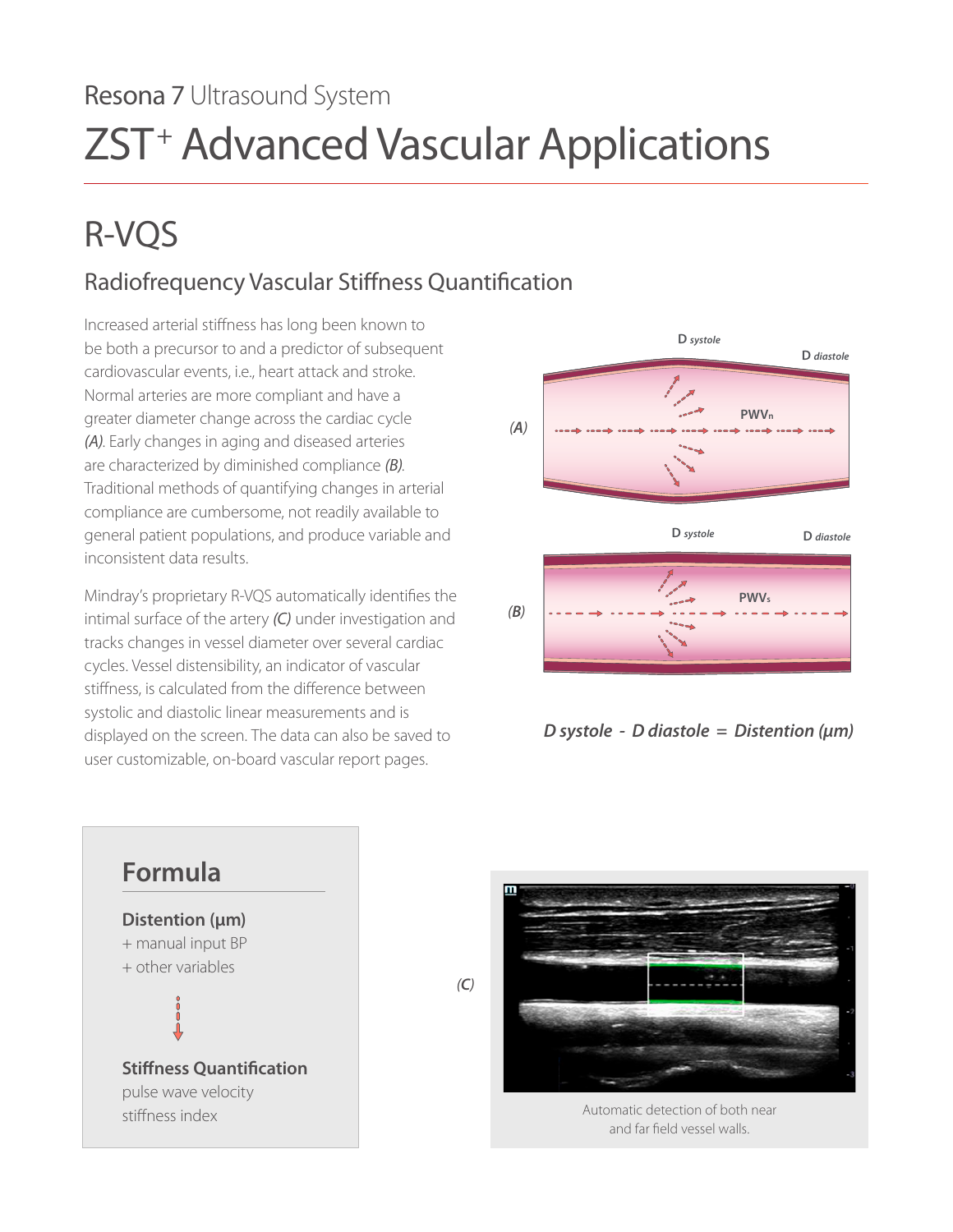## RIMT

## Radiofrequency Intimal-medial Thickness

Intimal-medial thickness (IMT) has long been known to be an important data point in assessing a patient's risk for future cardiovascular events. *(A)* Conventional IMT measurements are obtained from the B-mode image displayed on the screen. This introduces image quality and operator variations in single or serial IMT measurements.

Mindray's RIMT uses raw radiofrequency data stored in channel domain memory to obtain the combined diameters of the intimal and medial arterial layers. Sophisticated software auto-tracks the vessel wall under interrogation and provides a color-coded indicator of data acquisition quality; red, yellow, and green – with green indicating the optimal, acceptable data quality. *(B)* As the measurement is not obtained from the B-mode image, its accuracy is not dependent on image quality or operator experience. Values obtained with RIMT have a variance of approximately 5μm; measurements obtained with conventional IMT methods have a variance of 60 - 90μm.





Measurement reliability indicated in carotid artery with green overlay

*(B)*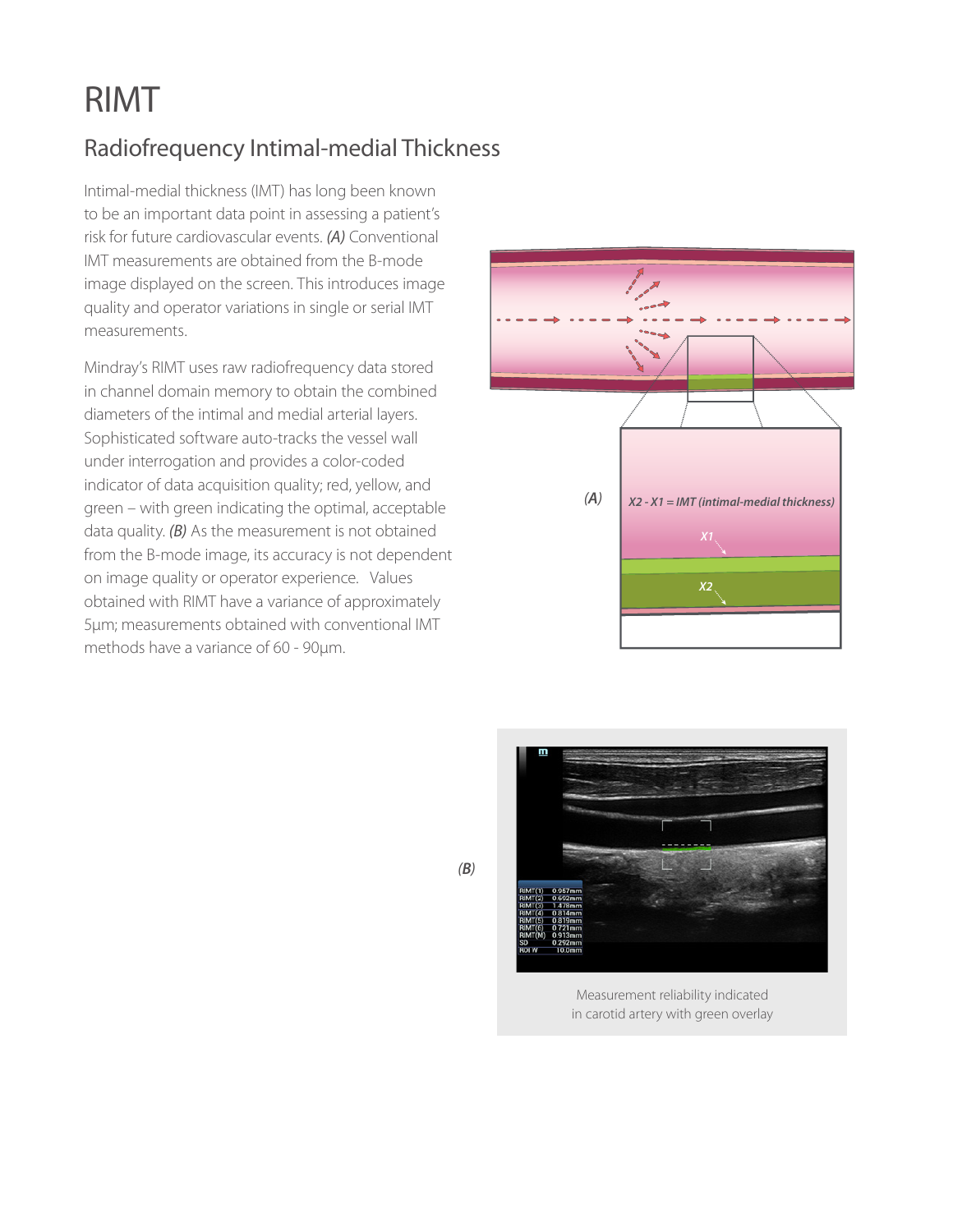## V-Flow

#### Vector Flow

Traditional color Doppler imaging displays hemodynamic states using frequency, phase and amplitude changes obtained from the returning acoustic data set. While color Doppler imaging (CDI) has evolved into an extremely sensitive and valuable ultrasound modality, it has well-established limitations. Chief among them is the inability to quantify flow velocity. CDI displays relative velocities within the color box and has become a critical adjunct in directing the placement of the spectral Doppler range gate which yields a waveform from which quantified velocity information can be obtained.

V-Flow overcomes this limitation by using multi-directional plane waves *(A)* that can be analyzed to determine flow direction and velocity of red blood cells *(B)*. Anglecompounding technology is then applied to produce a map of vector arrows *(C)*. (Unlike CDI, V-Flow is angle independent.) As this method requires very high backend frame rate, it requires a core technology that can acquire and process returning acoustic data much faster than traditional beamforming methods. ZST<sup>+</sup> provides this capability. The resulting display demonstrates both velocity and directionality at each arrow as well as a global view of complex hemodynamic states such as vortical, secondary, and retrograde flow. Another feature of V-Flow is on-board software that can calculate wall shear stress (WSS) at operator selected locations within an artery.



Popliteal venous varix with flow reversal